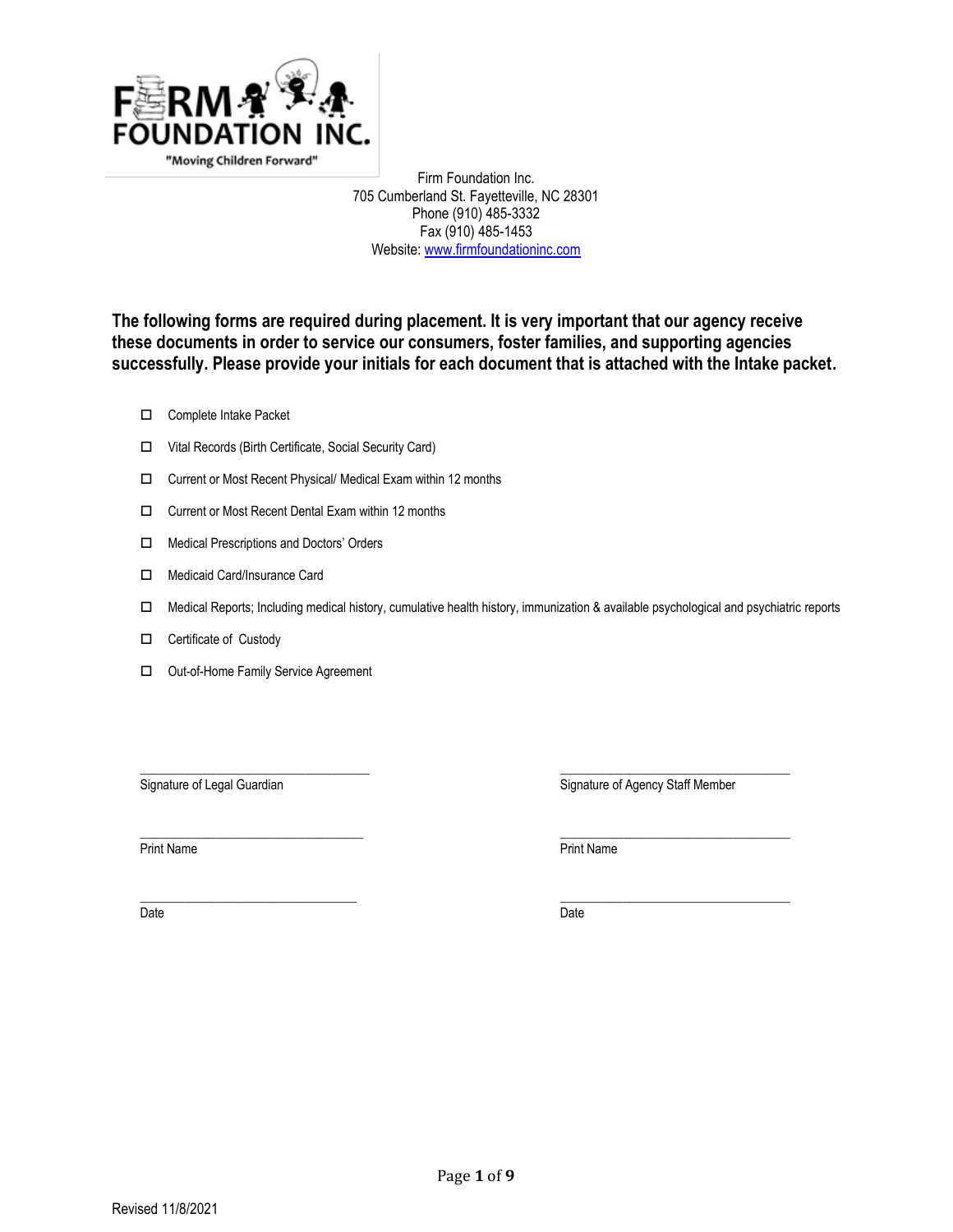### **APPLICATION FOR SERVICE / INTAKE STUDY**

| TO (Name of Agency): TO (Name of Agency):                                                                                                                                                                                                                                                                                                                                                         | Firm Foundation Inc.         |  |
|---------------------------------------------------------------------------------------------------------------------------------------------------------------------------------------------------------------------------------------------------------------------------------------------------------------------------------------------------------------------------------------------------|------------------------------|--|
| <b>Application For:</b> $\Box$ Therapeutic Foster Care $\Box$ Family Foster Care $\Box$ Residential Child Care                                                                                                                                                                                                                                                                                    |                              |  |
|                                                                                                                                                                                                                                                                                                                                                                                                   |                              |  |
| (Print name of person making application and name of agency he/she represents)                                                                                                                                                                                                                                                                                                                    |                              |  |
| This complete application, with supporting documentation, provides the information necessary to decide whether to admit the<br>child. If the child is admitted, the documents relating specifically to admission will be required. If additional space is needed for<br>any question, add an extra sheet or write on the back of the application (be sure to give question number for reference). |                              |  |
|                                                                                                                                                                                                                                                                                                                                                                                                   | <b>I. FAMILY INFORMATION</b> |  |
| CHILD:                                                                                                                                                                                                                                                                                                                                                                                            |                              |  |
|                                                                                                                                                                                                                                                                                                                                                                                                   |                              |  |
|                                                                                                                                                                                                                                                                                                                                                                                                   |                              |  |
|                                                                                                                                                                                                                                                                                                                                                                                                   |                              |  |
|                                                                                                                                                                                                                                                                                                                                                                                                   |                              |  |
| 8) Place of Birth (City): 2010 County: County: County: 2010 County: 2010 County:                                                                                                                                                                                                                                                                                                                  |                              |  |
|                                                                                                                                                                                                                                                                                                                                                                                                   |                              |  |
|                                                                                                                                                                                                                                                                                                                                                                                                   |                              |  |
| <b>BIOLOGICAL PARENTS:</b>                                                                                                                                                                                                                                                                                                                                                                        |                              |  |
|                                                                                                                                                                                                                                                                                                                                                                                                   |                              |  |
|                                                                                                                                                                                                                                                                                                                                                                                                   |                              |  |
|                                                                                                                                                                                                                                                                                                                                                                                                   |                              |  |
| 15) Address: 18) 2ip: 15) Address: 16) City: 16) City: 17) State: 18) Zip:                                                                                                                                                                                                                                                                                                                        |                              |  |
| <b>CURRENT PARENTAL RELATIONSHIPS:</b> (The persons, if other than biological parents, who will be working in a parental<br>capacity with child while in care):                                                                                                                                                                                                                                   |                              |  |
|                                                                                                                                                                                                                                                                                                                                                                                                   |                              |  |
|                                                                                                                                                                                                                                                                                                                                                                                                   |                              |  |
|                                                                                                                                                                                                                                                                                                                                                                                                   |                              |  |
|                                                                                                                                                                                                                                                                                                                                                                                                   |                              |  |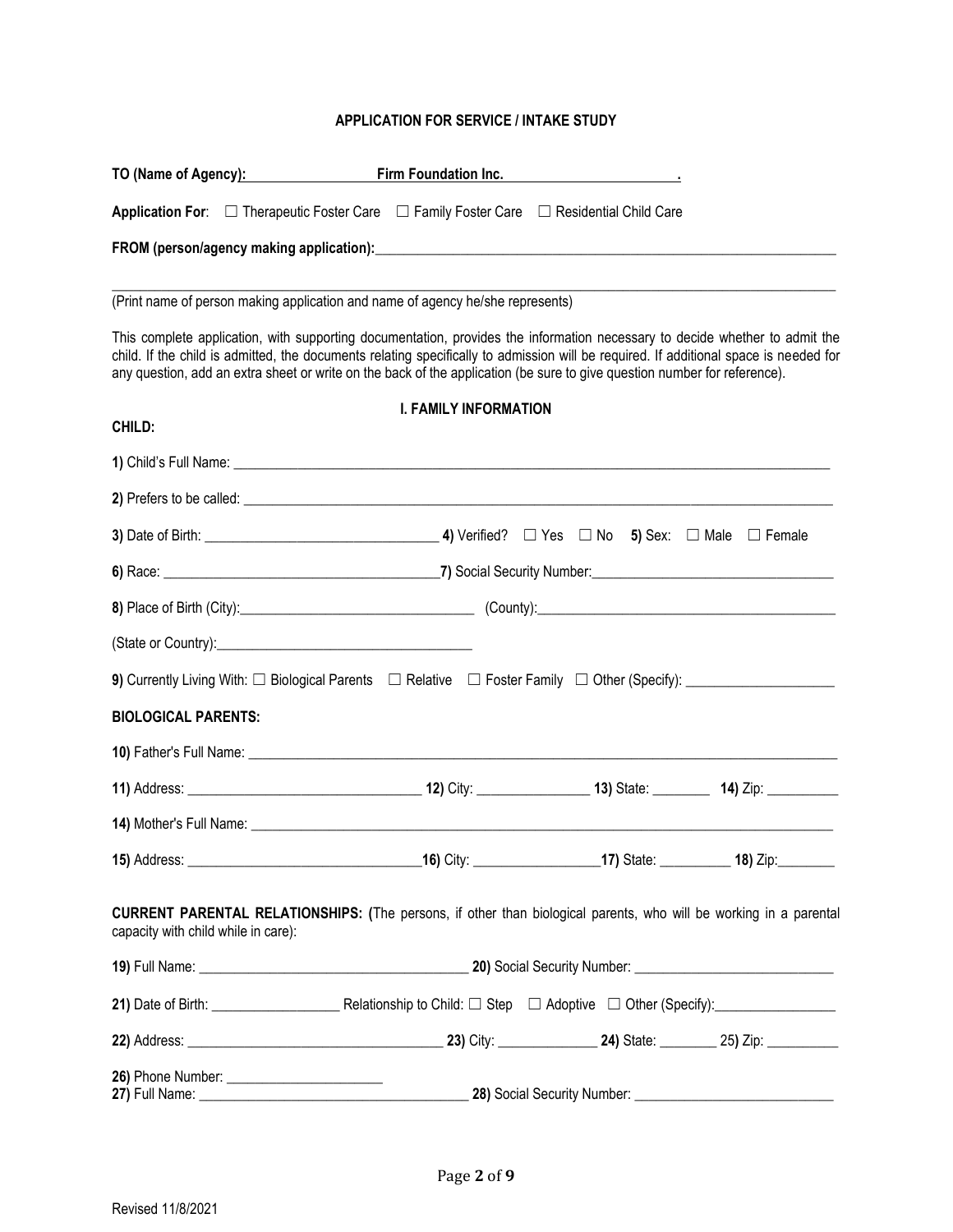|                      | 35) Have proceedings been initiated to terminate parental rights for this child's: Mother: $\Box$ Yes $\Box$ No or Father: $\Box$ Yes $\Box$ No                                                                                                                                                                                                                  |  |
|----------------------|------------------------------------------------------------------------------------------------------------------------------------------------------------------------------------------------------------------------------------------------------------------------------------------------------------------------------------------------------------------|--|
|                      | If yes, give the date of the final order terminating parental rights: of the mother: _______________ of the father: __________________                                                                                                                                                                                                                           |  |
|                      |                                                                                                                                                                                                                                                                                                                                                                  |  |
|                      | 37) CHILD'S SIBLINGS (Include all half siblings, step siblings, adoptive siblings)                                                                                                                                                                                                                                                                               |  |
|                      |                                                                                                                                                                                                                                                                                                                                                                  |  |
|                      |                                                                                                                                                                                                                                                                                                                                                                  |  |
|                      |                                                                                                                                                                                                                                                                                                                                                                  |  |
|                      |                                                                                                                                                                                                                                                                                                                                                                  |  |
|                      |                                                                                                                                                                                                                                                                                                                                                                  |  |
|                      |                                                                                                                                                                                                                                                                                                                                                                  |  |
|                      |                                                                                                                                                                                                                                                                                                                                                                  |  |
|                      |                                                                                                                                                                                                                                                                                                                                                                  |  |
|                      |                                                                                                                                                                                                                                                                                                                                                                  |  |
| 38) OTHER RELATIVES: |                                                                                                                                                                                                                                                                                                                                                                  |  |
|                      |                                                                                                                                                                                                                                                                                                                                                                  |  |
|                      |                                                                                                                                                                                                                                                                                                                                                                  |  |
| Phone Number:        | Relationship:                                                                                                                                                                                                                                                                                                                                                    |  |
|                      | II. CUSTODY                                                                                                                                                                                                                                                                                                                                                      |  |
|                      |                                                                                                                                                                                                                                                                                                                                                                  |  |
|                      |                                                                                                                                                                                                                                                                                                                                                                  |  |
|                      |                                                                                                                                                                                                                                                                                                                                                                  |  |
|                      |                                                                                                                                                                                                                                                                                                                                                                  |  |
|                      |                                                                                                                                                                                                                                                                                                                                                                  |  |
|                      | 44) Is a Voluntary Placement Agreement or CARS Agreement in effect? $\Box$ Yes $\Box$ No If yes, give expiration date: ________<br>45) Check if there is any $\Box$ physical, $\Box$ medical, $\Box$ developmental, $\Box$ psychological problem which will require special<br>attention in caring for this child. Attach a description of each problem checked. |  |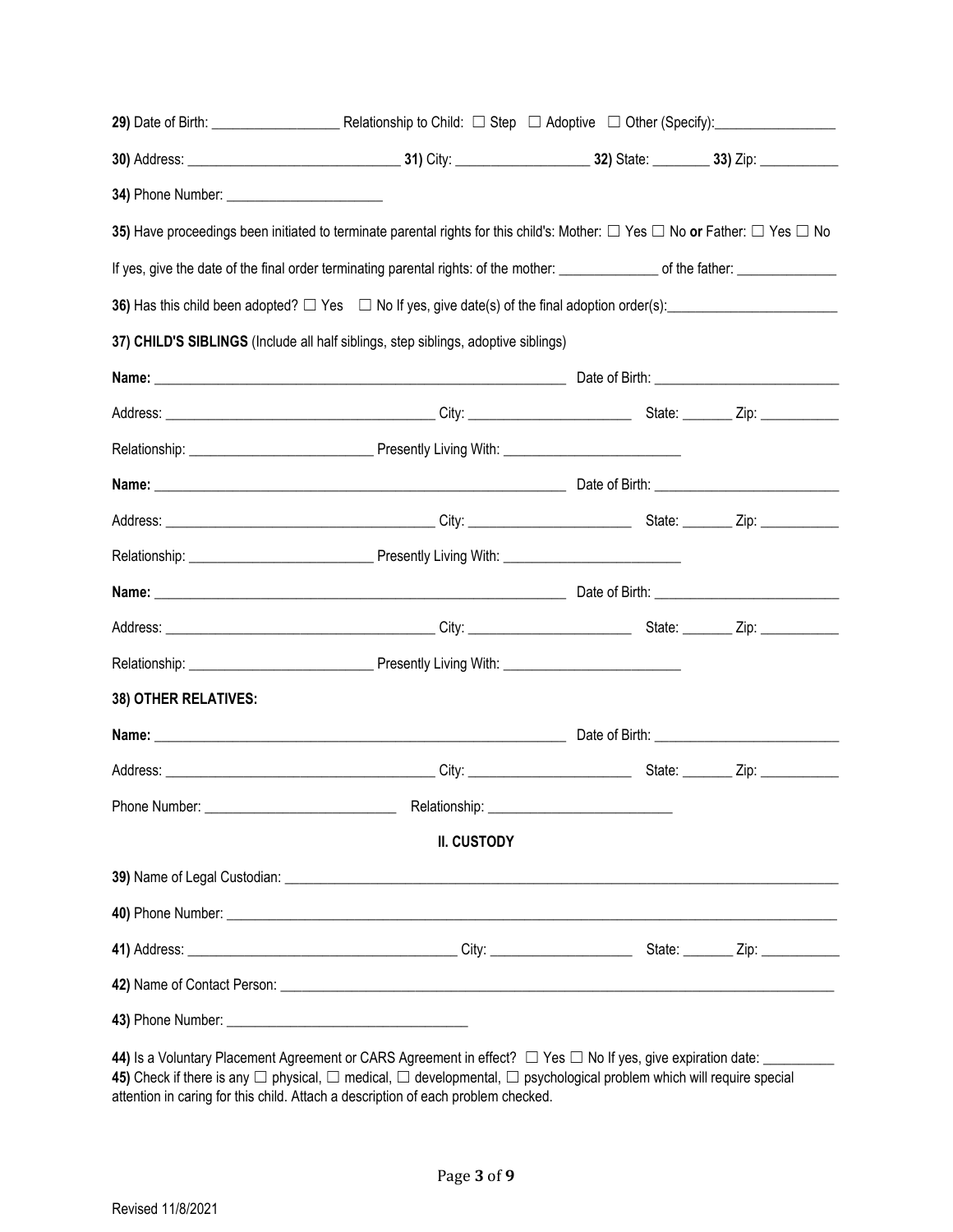|                                               |                                                                                                               | III. EDUCATIONAL INFORMATION |                                                                                                                                    |
|-----------------------------------------------|---------------------------------------------------------------------------------------------------------------|------------------------------|------------------------------------------------------------------------------------------------------------------------------------|
|                                               | is needed in completing the form, please consult the child's school.)                                         |                              | (If this form is completed between school terms, please give the information pertaining to the previous school year. If assistance |
|                                               |                                                                                                               |                              |                                                                                                                                    |
|                                               | 54) Attach copy of the child's report card for the latest reporting period.                                   |                              |                                                                                                                                    |
|                                               | 55) School performance this year is $\Box$ better than, $\Box$ equal to, or $\Box$ poorer than previous year. |                              |                                                                                                                                    |
|                                               |                                                                                                               |                              |                                                                                                                                    |
|                                               |                                                                                                               |                              | 57) Has child been classified as special needs? $\Box$ Yes $\Box$ No If yes specify classification(s): $\Box$                      |
|                                               |                                                                                                               |                              | ,我们也不能在这里的,我们也不能在这里的,我们也不能在这里的,我们也不能不能不能不能不能不能不能不能不能不能。""我们,我们也不能不能不能不能不能不能不能不能不能                                                  |
|                                               |                                                                                                               |                              |                                                                                                                                    |
|                                               |                                                                                                               |                              |                                                                                                                                    |
|                                               |                                                                                                               |                              |                                                                                                                                    |
|                                               |                                                                                                               |                              |                                                                                                                                    |
|                                               |                                                                                                               |                              |                                                                                                                                    |
|                                               |                                                                                                               |                              |                                                                                                                                    |
| 65) Latest Evaluation Information:            | Achievement Evaluation (ex: Woodcock Johnson etc.)                                                            |                              |                                                                                                                                    |
|                                               |                                                                                                               |                              |                                                                                                                                    |
| Results: <b>Example</b>                       |                                                                                                               |                              | <u> 1989 - Johann Barn, amerikan bernama di sebagai bernama di sebagai bernama di sebagai bernama di sebagai bern</u>              |
| Psychological Evaluation (ex: WISC-III, etc.) |                                                                                                               |                              |                                                                                                                                    |
|                                               |                                                                                                               |                              |                                                                                                                                    |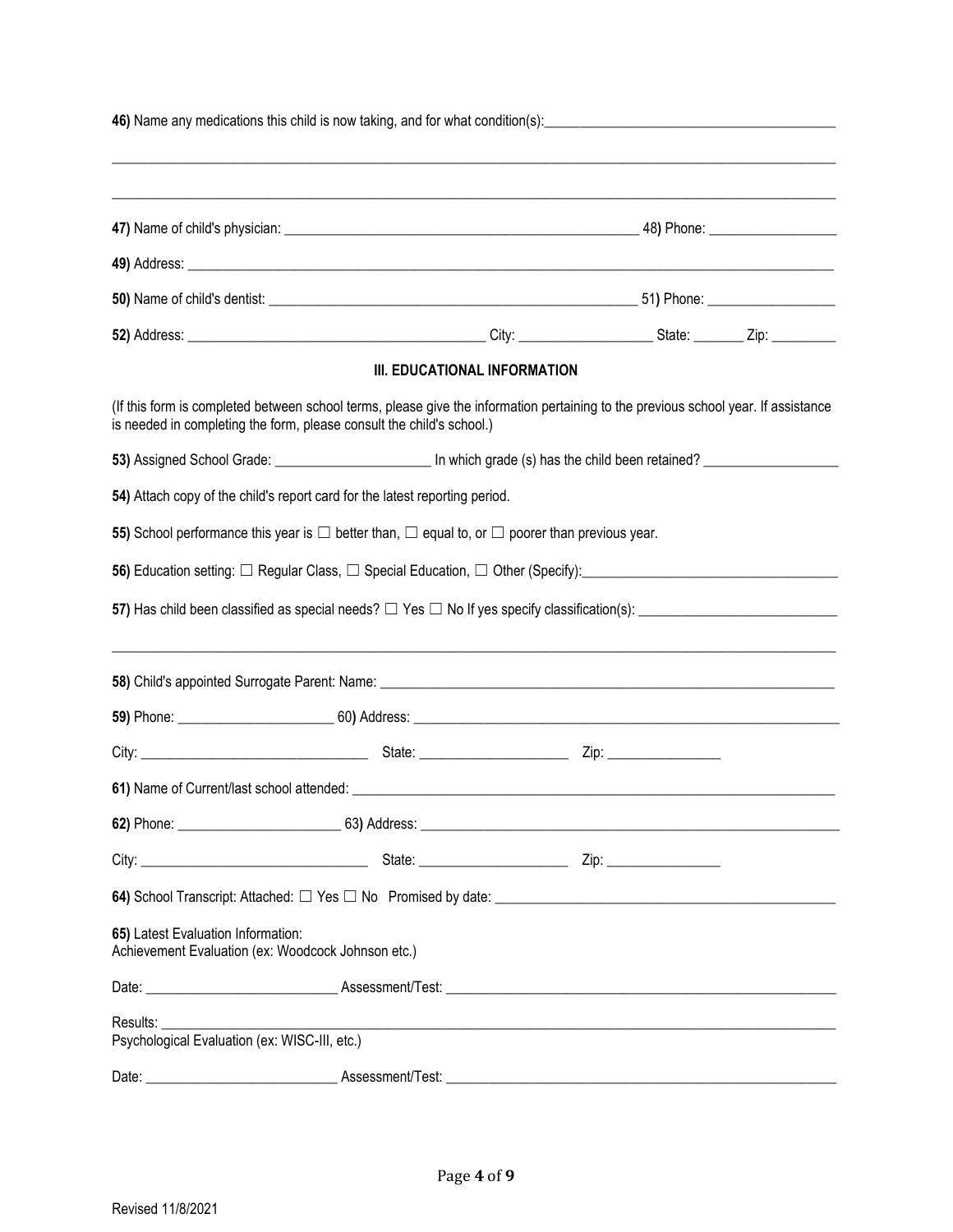| 66) Attendance record for school year:                                                                                                                                                                                         |  |
|--------------------------------------------------------------------------------------------------------------------------------------------------------------------------------------------------------------------------------|--|
|                                                                                                                                                                                                                                |  |
| Number of unexcused absences (suspension, expulsion, truancy, etc.): [1991] [2012] [2013] [2013] [2013] [2014] [2014] [2014] [2014] [2014] [2014] [2014] [2014] [2014] [2014] [2014] [2014] [2014] [2014] [2014] [2014] [2014] |  |
|                                                                                                                                                                                                                                |  |
|                                                                                                                                                                                                                                |  |
|                                                                                                                                                                                                                                |  |
|                                                                                                                                                                                                                                |  |
|                                                                                                                                                                                                                                |  |
|                                                                                                                                                                                                                                |  |
|                                                                                                                                                                                                                                |  |
|                                                                                                                                                                                                                                |  |
|                                                                                                                                                                                                                                |  |
|                                                                                                                                                                                                                                |  |
| <b>IV. SOCIAL HISTORY / ASSESSMENT</b>                                                                                                                                                                                         |  |

The following information will help agency staff understand the child's and family's needs and how best to meet these needs. If a written social history is available, it may be substituted for Section IV (questions 75-84). Answer any of the questions below which are not addressed in the social history.

75) Tell what is going on in the family at this time. Describe the significant events which affect this family and child:

76) Give a brief description of this family's:

Strengths: Example 2004 and 2006 and 2006 and 2006 and 2006 and 2006 and 2006 and 2006 and 2006 and 2006 and 2006 and 2006 and 2006 and 2006 and 2006 and 2006 and 2006 and 2006 and 2006 and 2006 and 2006 and 2006 and 2006

Weaknesses: Nearly Measurement and the settlement of the settlement of the settlement of the settlement of the

77) Give a brief description of the child's: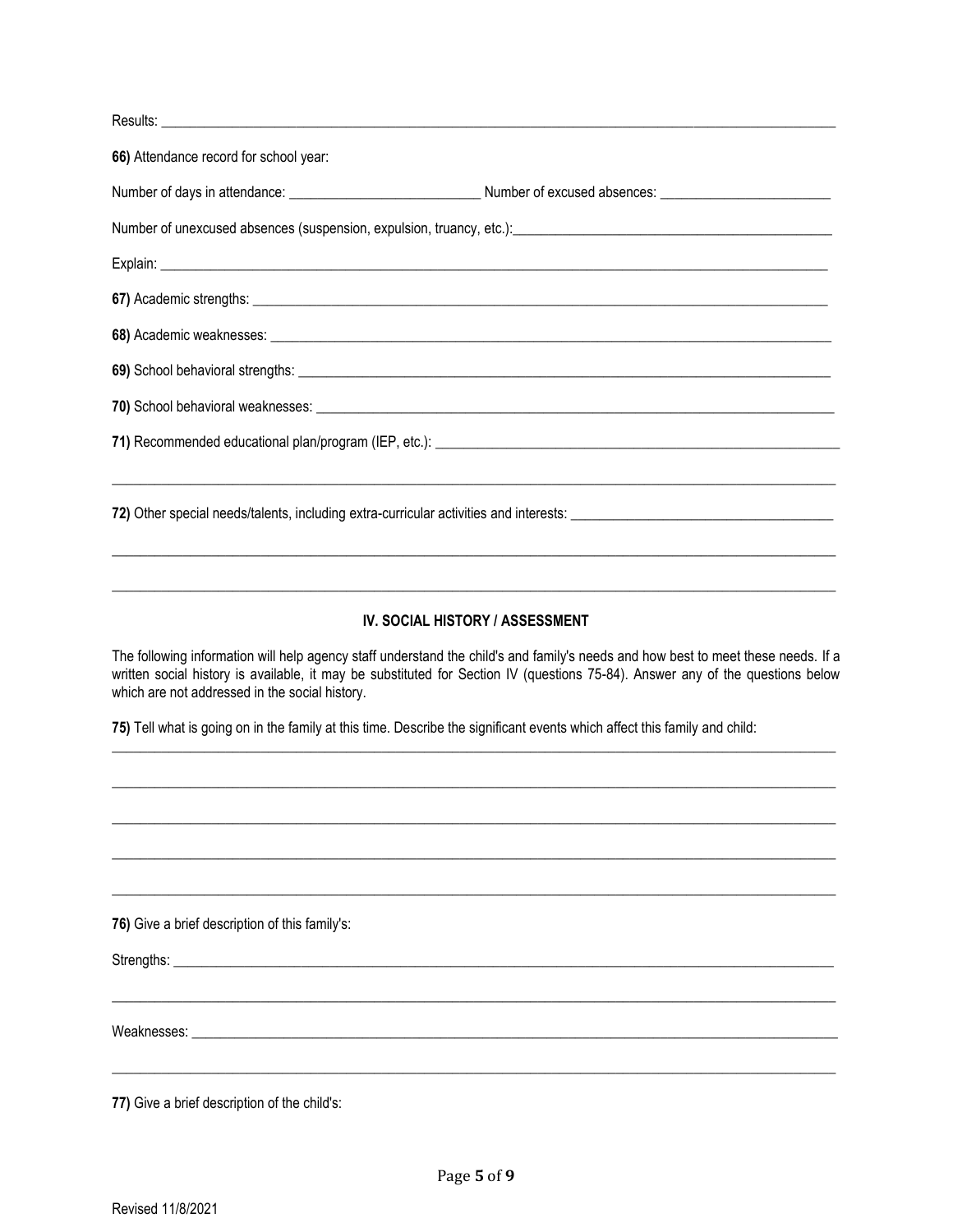| 78) What and/or who make this child:                                                                                                                                                                |
|-----------------------------------------------------------------------------------------------------------------------------------------------------------------------------------------------------|
|                                                                                                                                                                                                     |
| Sad?                                                                                                                                                                                                |
|                                                                                                                                                                                                     |
|                                                                                                                                                                                                     |
|                                                                                                                                                                                                     |
| 79) Out-of-Home Placements:                                                                                                                                                                         |
|                                                                                                                                                                                                     |
|                                                                                                                                                                                                     |
|                                                                                                                                                                                                     |
| 80) Is there history of delinquent behavior? $\Box$ Yes $\Box$ No If yes, attach description including history of core involvement and a<br>copy of any court order currently in effect.            |
| 81) Is this child suicidal? $\Box$ Yes $\Box$ No If yes, attach history with description of attempts.                                                                                               |
| <b>V. PLANNING</b>                                                                                                                                                                                  |
| This section requires equal attention to the family and the child in answering the questions. If the child is in DSS custody attach a<br>current copy of the out-of-home family services agreement. |
| 85) What is the permanent plan for this child?                                                                                                                                                      |
|                                                                                                                                                                                                     |
|                                                                                                                                                                                                     |
| 87) State the goals toward which the family and child are working to achieve the permanent plan:                                                                                                    |
|                                                                                                                                                                                                     |
|                                                                                                                                                                                                     |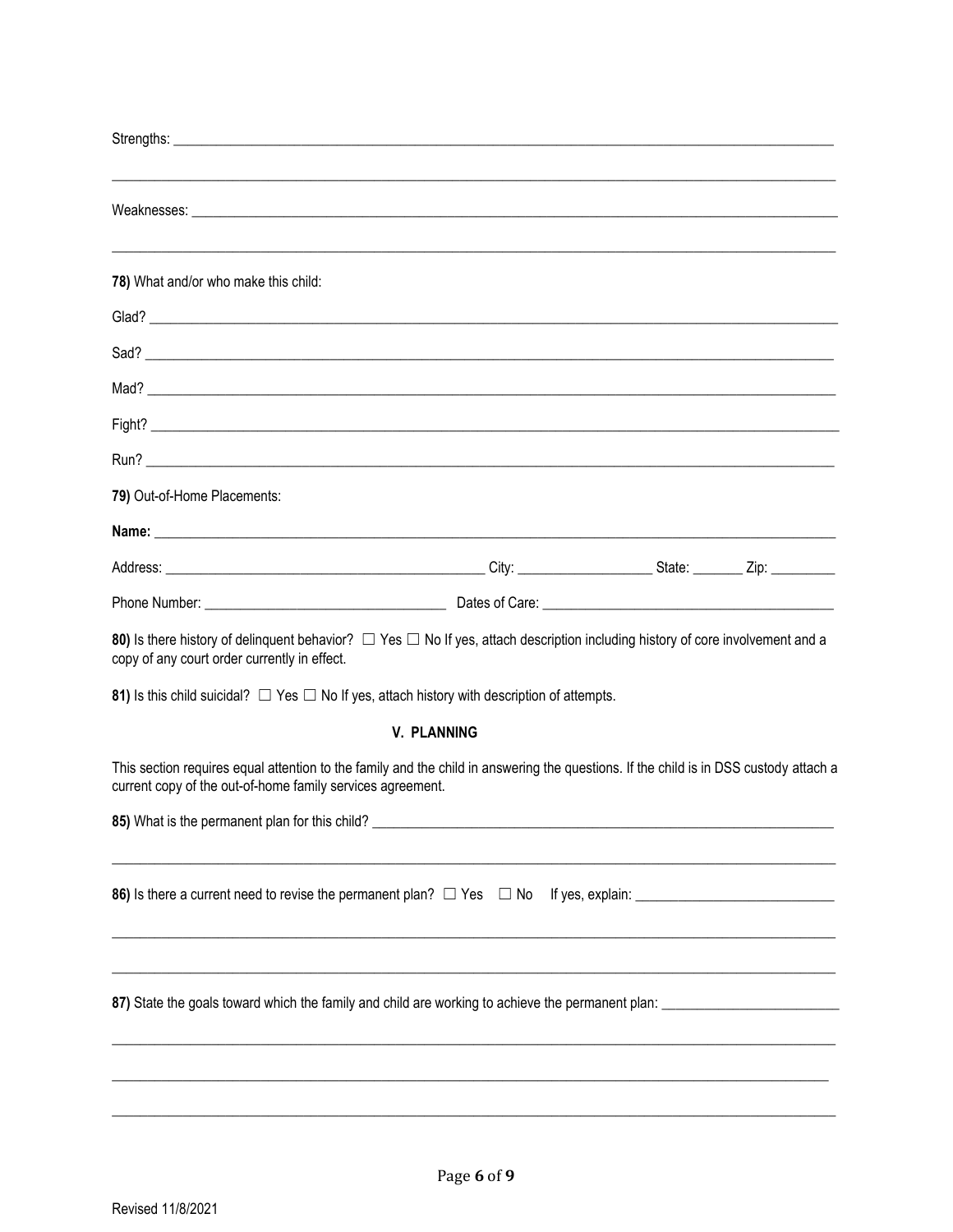90) Give the name/role of other volunteers/professionals assigned to this child (Guardian ad Litem, Child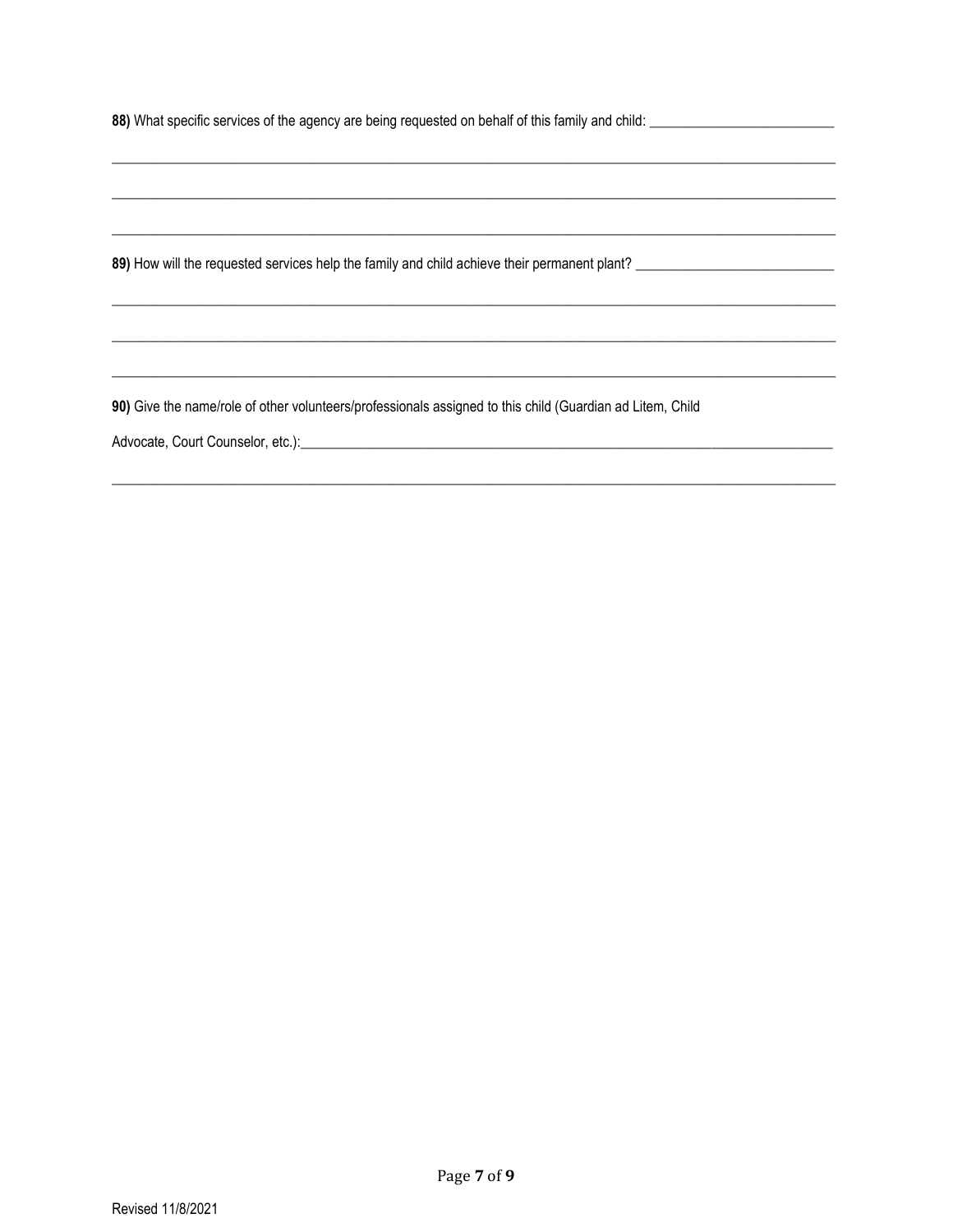#### **VII. SIGNATURE(S)**

I (we), the undersigned, hereby apply to the (Firm Foundation Inc.) for services named above on behalf of the named child for whom I (we) hold legal custody and/or placement authority. I (we) certify that the information contained in this application and the attachments is true and accurate to the best of my (our) knowledge. I (we) agree to share additional information pertinent to this application as requested by the agency. I (we) also agree to cooperate with the agency and to support the plan of service to which we mutually agree.

| Print Name of $\square$ Parent(s), $\square$ Guardian, or $\square$ Legal Custodian | Date: |  |
|-------------------------------------------------------------------------------------|-------|--|
| Signature of $\square$ Parent(s), $\square$ Guardian, or $\square$ Legal Custodian  | Date: |  |
| <b>Voluntary Placement Agreement:</b>                                               |       |  |
| Name of Agency holding Voluntary Placement Agreement: ________                      |       |  |
| Print Name of Representative of Agency holding Voluntary Placement Agreement        | Date: |  |
| Signature of Representative of Agency holding Voluntary Placement Agreement         | Date: |  |
| <b>CARS Agreement:</b>                                                              |       |  |
| Name of Agency with whom CARS Agreement was signed: ____                            |       |  |
| Print Name:                                                                         | Date: |  |
| Signature:                                                                          | Date: |  |
| Print Name of Representative of Agency with whom CARS Agreement was signed:         | Date: |  |
| Signature of Representative of Agency with whom CARS Agreement was signed:          | Date: |  |